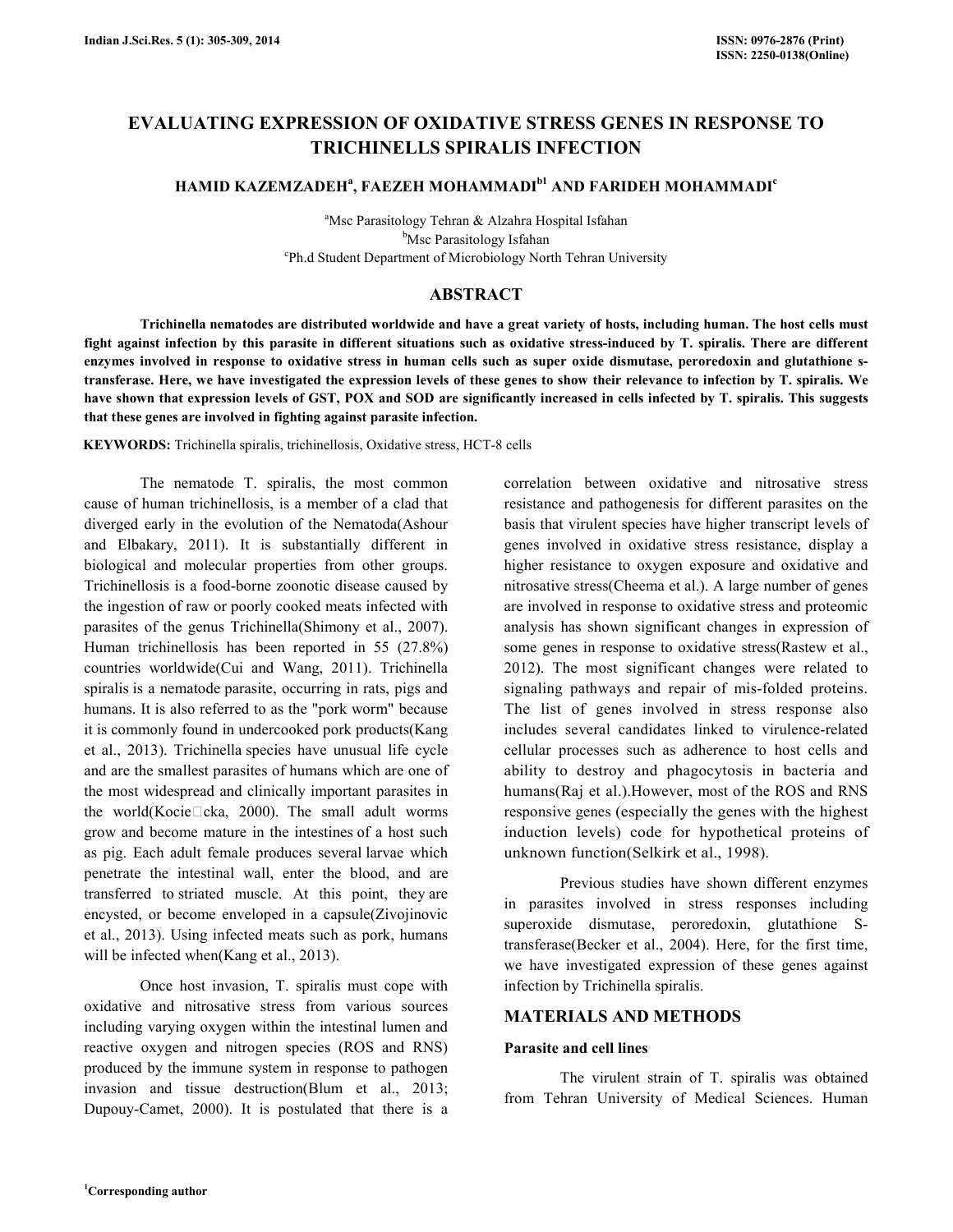colonic epithelial cell line HCT-8 (from Pasteur institute, Iran) was cultured in RPMI-1640 containing l-glutamine, nonessential amino acids and 10% fetal bovine serum.

#### Trichinella sp. co-culture with HCT-8 cells

 The HCT-8 cell monolayer was overlaid with the bile-activated ML suspended in RPMI-1640 medium (Gagliardo et al., 2002). Following incubation for 18 h at 37 °C in 5% CO2, the ML were collected, washed four times with PBS, suspended in Tris–EDTA buffer and sonicated. The protein concentration was measured by the BCA method.

## RNA isolation and cDNA synthesis

 RNA was isolated from HCT-8 cells co-cultured with Trichinells spiralis in presence and absence of oxidants using  $RNX^{TM}$ plus solution (Cinnagen, Iran). Total RNAs were treated with DNase I (Sigma, USA) at 37ºC for 30 min. The integrity and concentration of extracted RNAs were examined on agarose gel electrophoresis and by spectrophotometer, respectively. Reverse transcription reaction for first strand cDNA synthesis was performed with 3-5 µg of purified total RNA with the RevertAid™ Reverse Transcriptase (Fermentas, Canada) using oligo  $(dT)_{18}$ in a total 20 µl reaction mixture.

#### Real-Time Quantitative PCR analysis

 mRNA expression levels of SOD and GST genes were estimated with appropriate primers. The relative expression of each gene was assessed in comparison with the housekeeping gene Glyceraldehyde-3-Phosphate Dehydrogenase (GAPDH) with specific primers. Amplifications were carried out using specific primers (Table 1).Quantitative RT-PCR was performed using 7500ABI system (Applied Bio systems, Foster, CA, USA) in final reaction volumes of 20 µl with 20ng cDNA, 10 µl of SYBR Green I master mix (Takara, Shiga, Japan) and 200 nM of forward and reverse primers, according to the manufacturer's instructions. The PCR reaction was performed as follows: starting with denaturation of templates at 95ºCfor 3 min, followed by 40 cycles of denaturation at 95 ºC for 15 sec and annealing/extension at 60ºC for 30 sec. Specificity of PCR products was examined running on a 2% agarose gel to verify their size and dissociation curve analysis. To obtain a standard curve and amplification efficiency for each primers of gene transcript a serially diluted cDNA was used. For all genes expression analysis, appropriate negative controls containing no template controls were subjected to the same procedure to exclude or detect any possible contamination.

#### Statistical analysis

 Reverse Transcription PCR were analyzed with One way ANOVA followed with T-test was performed using Graphpad Prism 5.0 program and SPSS (SPSS, Chicago, IL, USA). A P-value  $\leq 0.05$  was considered significant and data were shown as mean  $\pm$  standard deviation (SD).

## RESULTS AND DISCUSSION

 The effect of oxidative stress on genes expression was analyzed by quantitative Real-time PCR technique. The relative gene expression for each gene was estimated by comparative threshold cycle as described by Livak Briefly, the mean threshold cycle (mCT) was obtained from triplicate amplification during the exponential phase of amplification. Then mCT value of reference gene of internal control gene (GAPDH) was subtracted from mCT value of each Tubb3, and TopIIA genes to obtain ∆CT for each gene. After calculation of ∆∆CT values of each sample the relative expression of each gene was estimated by ratio formula (ratio= 2<sup>-</sup> ∆∆Ct).The expression of SOD and GST genes were measured after treatment with OSU-40. Compared with the transcription level of SOD in the untreated control cells, this gene was up-regulated more than 50% in treated cells. Similarly, GST mRNA level was elevated following the treatment. This shows that oxidative response was activated following treatment with an oxidant agent.

 Invasive pathogens are frequently exposed to reactive oxygen species as a mechanism of host defense and an organism's ability to survive this aspect of host immunity is critical to establishing infection(Igoillo-Esteve and Cazzulo, 2006). In many systems the transcriptional machinery that regulates gene expression in response to ROS is well characterized(Díaz et al., 2011). Host immune-dependent damage to helminthes parasites is mediated by the generation of oxygen-derived free radicals via a nonspecific defense reaction of the host(Rolo et al., 2012). Due to their participation in the metabolic processes, antioxidants may protect the host against oxidant-mediated damage and the harmful effects of substances produced as a result of the host′s defense response(Mishra and Singh, 2013).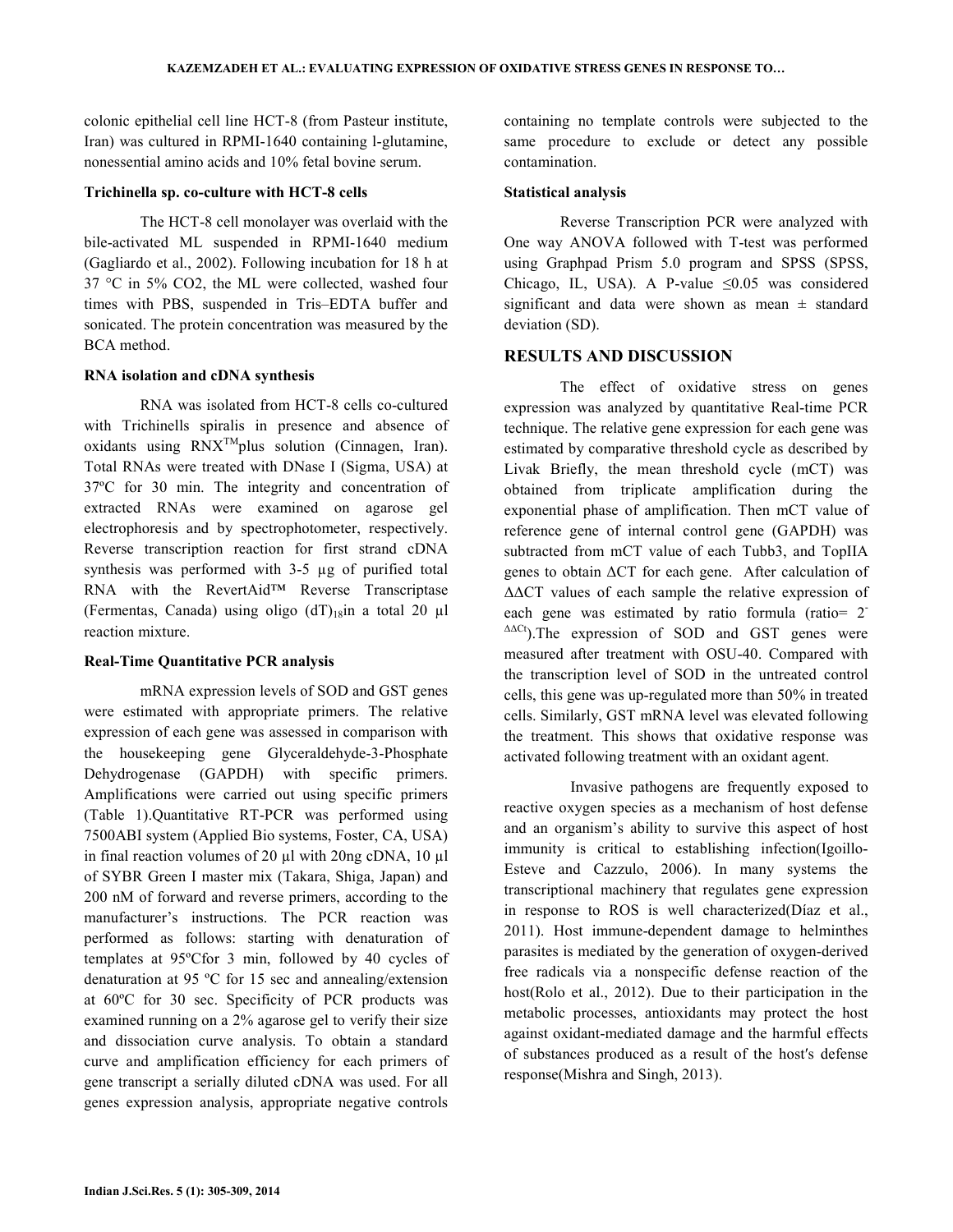Here, we have investigated the genes involved in oxidative stress response to infection by parasite Tricinella spiralis in HCT-8 cells. As shown in figure 1, GST expression level has increased upon infection by Trichinella compared with control cells in time-dependent manner. Also, it was demonstrated that expression of SOD was increased by time. Another gene involved in oxidative stress response has shown increase compared to control cells (figure3). Results have shown that these genes are significantly increased when infection compared to control cells without infection. Accordingly,

this suggests that upon infection in cells by Trichinella spiralis, oxidative stress is stimulated in the infected cells and increasing expression level of the genes involved in stress response could be a possible mechanism to fight against infection by parasites.

## ACKNOWLEDGEMENT

 The authors would like to thank the Iran National Science Foundation for financial support.

Conflicts of interest: None.

| Table 1: The sequence of primers used in this study for gene expression analysis by real-time PCR technique |  |  |  |
|-------------------------------------------------------------------------------------------------------------|--|--|--|
|                                                                                                             |  |  |  |
|                                                                                                             |  |  |  |

| Genes name   | <b>Primer Sequences</b>                  | Amplicon size |
|--------------|------------------------------------------|---------------|
| Sod          | Forward: 5'- GCAGGTCCTCACTTTAATCCT-3'    | 200(bp)       |
|              | Reverse: 5'- AGTCATCTGCTTTTTCATG -3'     |               |
| Pox          | Forward: 5'-CTGATCCCACTGGGGCCTTTG-3'     | 160(bp)       |
|              | Reverse: 5'-GACGTCGATTCCCAAAGATG-3'      |               |
| Gst          | Forward: 5'- TGAGGTCCTAGCCCCTGGCTGC -3'  | 120(bp)       |
|              | Reverse: 5'- GGGAGGTTCACGTACTCAGGG -3'   |               |
|              |                                          |               |
| <b>GAPDH</b> | Forward: 5'- GTGAACCATGAGAAGTATGACAA -3' | 123(bp)       |
|              | Reverse: 5'- CATGAGTCCTTCCACGATAC -3'    |               |

## FIGURE LEGENDS



Figure 1: The expression level of GST gene up-regulated HCT-8 cells after infection with T. spiralis. Each real-time PCR examination was carried out at least in triplicate. Data are shown as fold change in relative expression compared with GAPDH on the basis of Comparative Ct ( $2^{\triangle\Delta Ct}$ ) method. Values are shown as mean  $\pm$  SD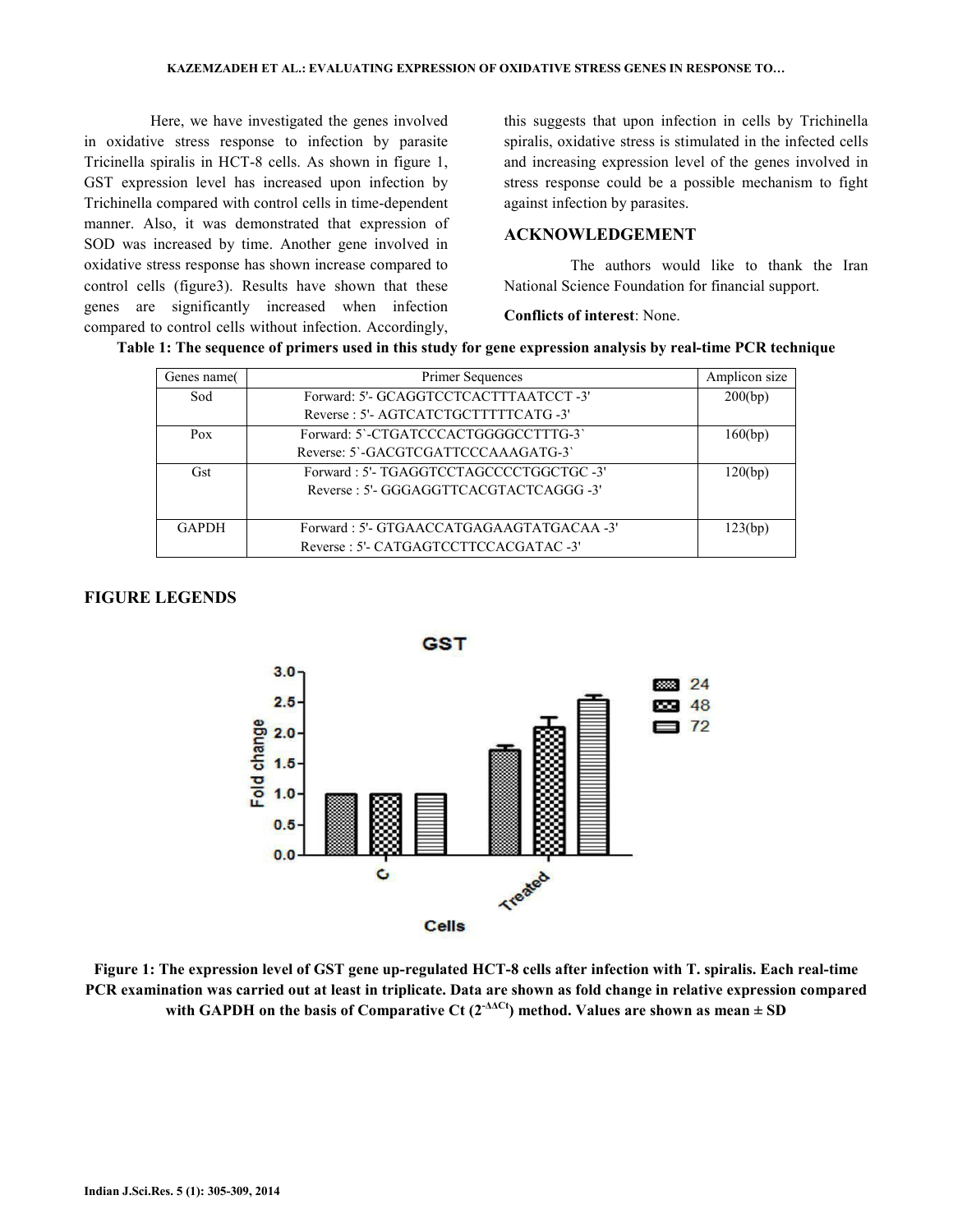

Figure 2: The expression level of POX gene up-regulated HCT-8 cells after infection with T. spiralis. Each real-time PCR examination was carried out at least in triplicate. Data are shown as fold change in relative expression compared with GAPDH on the basis of Comparative Ct (2<sup>- $\Delta$  $\Lambda$ Ct)</sup> method. Values are shown as mean  $\pm$  SD





#### **REFERENCES**

- Ashour, D.S., Elbakary, R.H., 2011. Pathogenesis of restricted movements in trichinellosis: An experimental study. Experimental Parasitology 128, 414-418.
- Becker, K., Tilley, L., Vennerstrom, J.L., Roberts, D., Rogerson, S., Ginsburg, H., 2004. Oxidative stress in malaria parasite-infected erythrocytes:

host–parasite interactions. International Journal for Parasitology 34, 163-189.

- Blum, L.K., Mohanan, S., Fabre, M.V., Yafawi, R.E., Appleton, J.A., 2013. Intestinal infection with Trichinella spiralis induces distinct, regional immune responses. Veterinary Parasitology 194, 101-105.
- Cheema, H.S., Prakash, O., Pal, A., Khan, F., Bawankule, D.U., Darokar, M.P., Glabridin induces oxidative